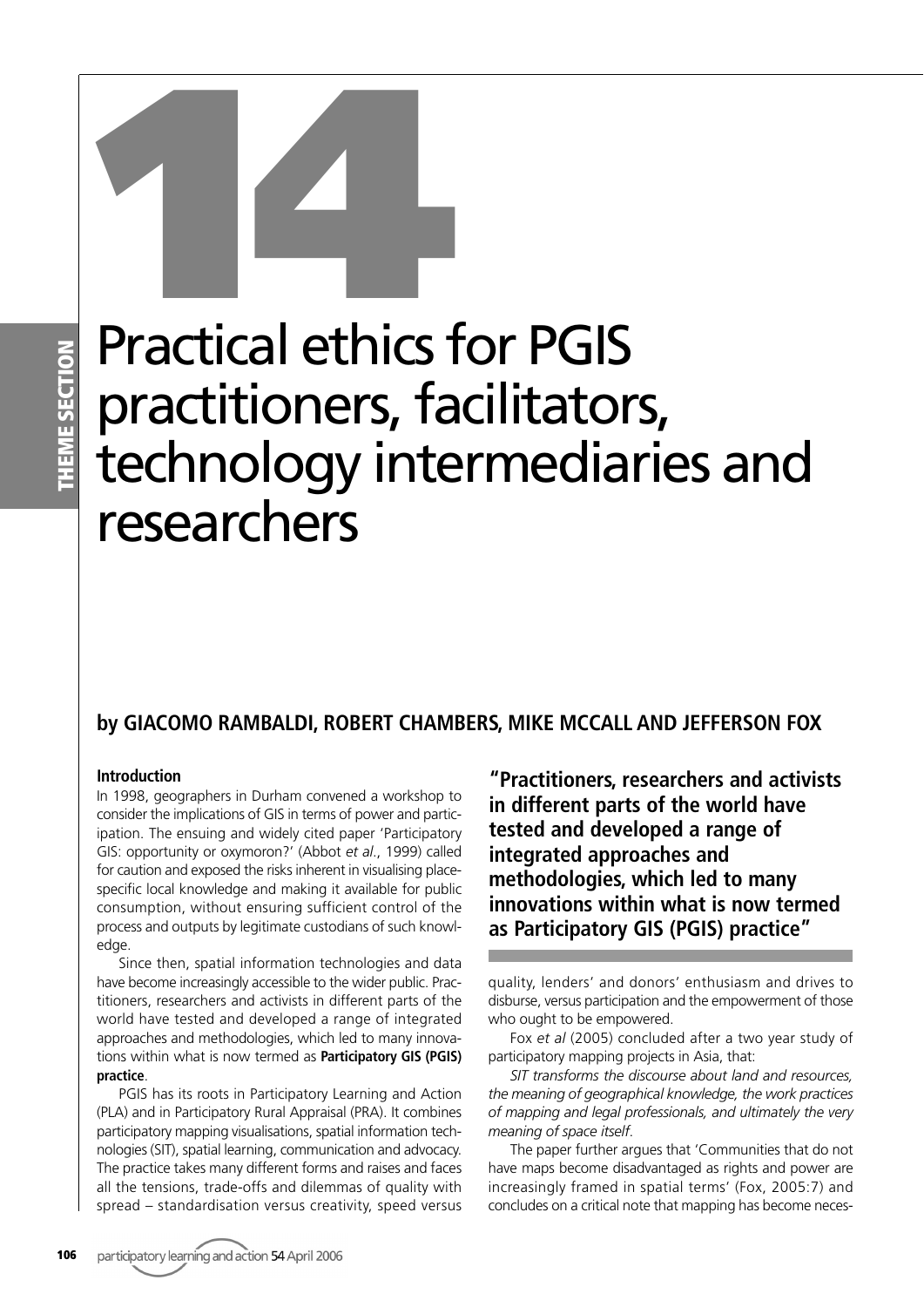**Participatory mapping for good change: notes from Robert Chambers' presentation at the conference**



sary – as failing to be on a map corresponds to a lack of proof of existence, and to own land and resources. Overall, this must be framed in the need for developing 'critical clarity with respect to mapping based on a comprehensive understanding of both intended and likely unintended consequences of our actions' (Fox *et al.* 2005). As Alwin Warren (2004) put it 'Maps […] are inseparable from the political and cultural contexts in which they are used'.

In the 90s, Participatory Rural Appraisal (PRA) spread with alacrity and consequently suffered from massive abuse – particularly when lenders and donors began to require large scale PRA projects. Of all the visual methods that have taken off and been widely adopted, participatory mapping – with its many variants and applications – has been the most widespread, not only in natural resource management, but also in many other domains (McCall 2006). With mapping as one element, there are now signs of a new pluralism and creative mixing of different elements in participatory methodologies. The medium and means of mapping, whether ephemeral, paper or GIS, or on-line mapping, and the style and mode of

facilitation, influence who takes part, what is included, the nature of outcomes, and power relationships. Much depends on the behaviour and attitudes of facilitators – and on who controls the process.

#### **Stepping stones towards good practice**

It appears that there is a seemingly unstoppable excitement about geo-referencing our human physical, biological and socio-cultural worlds and making the information accessible in the public domain. Stunning innovations (e.g. Google Earth) are now available to all those with adequate access to the Internet or modern spatial information technologies. At the same time the recent International Convention for the Safeguarding of Intangible Cultural Heritage**<sup>1</sup>** which supports the inventorying of intangible heritage, raises sharp ethical issues for those involved in geo-referencing peoples' knowledge and values.

In this context, the pathway leading towards PGIS good practice, is scattered with critical stepping stones all calling attention to troubling dilemmas and overarching issues about empowerment, ownership and potential exploitation, and leading to the 'Who?' and 'Whose?' questions (see Box 1).

If carefully considered by technology intermediaries, the 'Who?'/'Whose?' questions may induce appropriate attitudes and behaviours in the broader context of good practice.

#### **A guide towards good practice and PGIS ethics**

In a participatory context, spatial information technologies (SIT) may be used at community level by members of the community itself, technology intermediaries (facilitators, practitioners and activists) and researchers. It can be used at a community level by community workers, activists, social scientists, anthropologists, conservationists and the like who have acquired SIT skills or who may team up with people having an IT professional background. Alternatively SIT can be introduced at a community level by IT people with interest in mapping social, cultural and bio-physical territorial features and who may team up with professionals from social and environmental disciplines.

Each profession and culture carries moral parameters and codes of ethics. As PGIS is understood as a multidisciplinary practice it is meant to respond to a blend of different moral rules. This **guide to good practice** is intended to provide nonexhaustive guidelines for making appropriate ethical choices

**<sup>1</sup>** The UNESCO *Convention for the Safeguarding of the Intangible Cultural Heritage* was signed in Paris on 17 October 2003 and has entered into force on April 20, 2006 after ratification by thirty States. Visit: http://unesdoc.unesco.org/images/0013/001325/132540e.pdf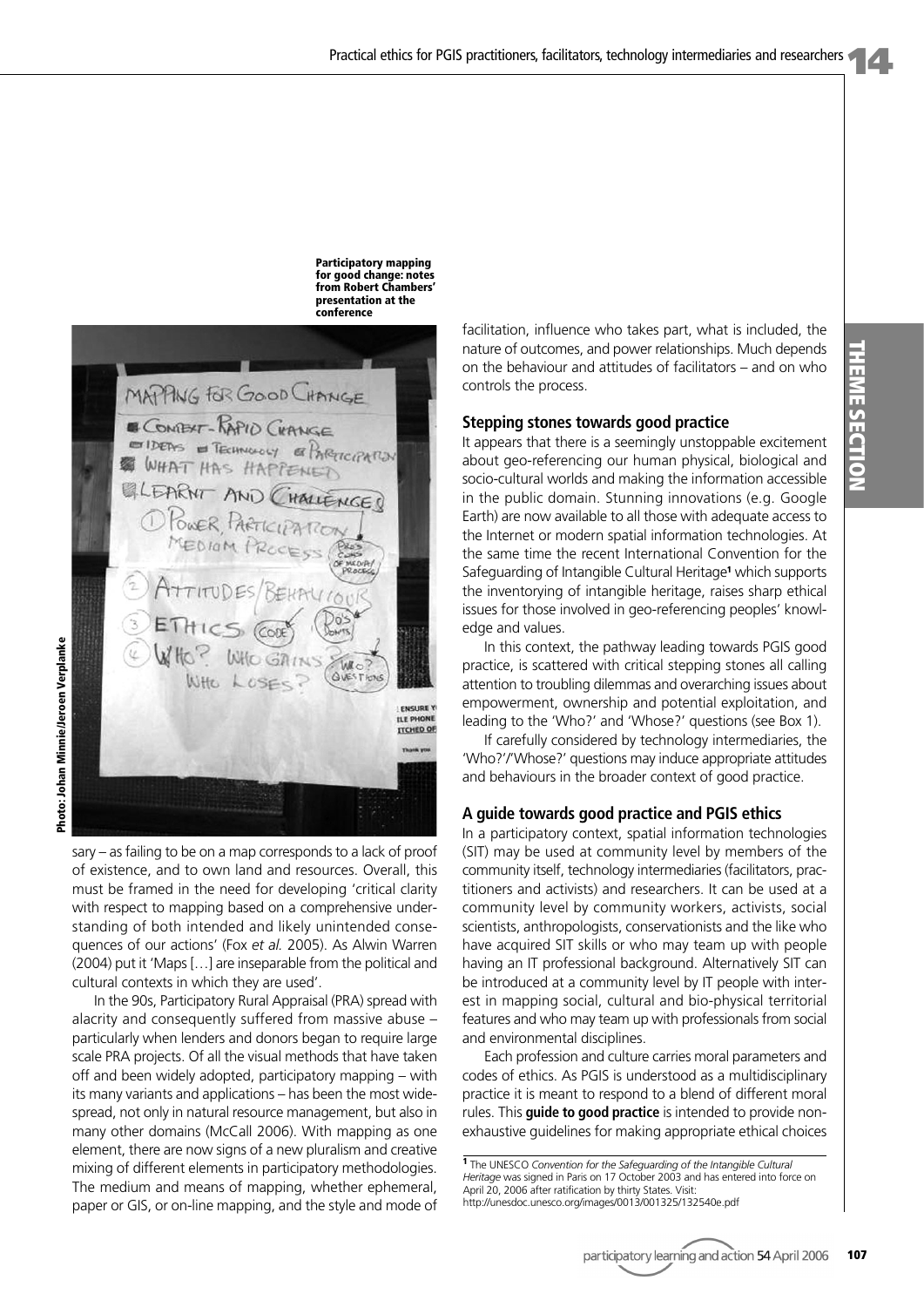THEME SECTION **THEME SECTION**

#### **Box 1: Compilation of 'Who?' and 'Whose?' Questions (different sources)**

#### **• Stage I: planning**

#### **Who participates?**

Who decides on who should participate? Who participates in whose mapping? … and who is left out? **Who identifies the problem?**

Whose problems? Whose questions? Whose perspective? … and whose problems, questions and perspectives are left out?

#### **• Stage II: the mapping process**

#### **Whose voice counts? Who controls the process?** Who decides on what is important? Who decides, and who should decide, on what to visualise and make public? Who has visual and tactile access? Who controls the use of information? And who is marginalised? **Whose reality? And who understands?** Whose reality is expressed? Whose knowledge, categories, perceptions? Whose truth and logic? Whose sense of space and boundary conception (if any)? Whose (visual) spatial language? Whose map legend? Who is informed what is on the map? (Transparency) Who understands the physical output? And who does not?

And whose reality is left out? **• Stage III: resulting information control, disclosure and**

#### **disposal**

**Who owns the output?** Who owns the map(s)? Who owns the resulting data? What is left with those who generated the information and shared their knowledge? Who keeps the physical output and organises its regular updating? **Whose analysis and use?** Who analyses the spatial information collated? Who has access to the information and why? Who will use it and for what? And who cannot access and use them?

**• Ultimately …**

**What has changed? Who benefits from the changes? At whose costs?** Who gains and who loses?

**Who is empowered and who is disempowered?**

for those practicing or wanting to practice PGIS. **These guidelines are not meant to be exhaustive**, as each culture and situation may have its own moral imperatives. It is the obligation of the individuals to make their **best judgement** to ensure good practice. In this context the following guiding principles should be taken into consideration:

#### Be open and honest

This applies right from the beginning, and throughout the process. Practitioners must explain clearly and in the local language(s) the strengths and limits of their ability to influence outcomes, and while the potential benefits of PGIS are explained, no claims must be made for results that are not within the power of the facilitators or their organisation to achieve.

#### Purpose: which purpose? and whose purpose?

Be certain and clear about the purpose – why do people get involved in this particular exercise? Before embarking on the process, discuss openly the objectives of the PGIS exercise and what the different parties may expect from it.

#### Obtain informed consent

As in any research with people, participation must be voluntary. In order for participation to be voluntary, the participant needs to know what kind of map is going to be made (showing them an example would be ideal), the type of information that will be on the map, and the possible implications of the maps being made public. People must agree to participate and be able to withdraw at any time without prejudice. Obtaining informed consent should be set in advance.

#### Do your best to recognise that you are working with socially differentiated communities and that your presence will not be politically neutral

PGIS is always a political process and will, therefore, most likely have unintended consequences for the communities you work with regarding the complex issues of who is empowered and who might actually be disempowered. Be aware that the internal workings of socially differentiated communities are very context dependant and unpredictable.

#### Avoid raising false expectations

Any process of analysis facilitated by an outsider is liable to raise expectations of some benefit, even when the outsider explains that he/she has no provisions for follow-up and few concrete changes may follow from his/her visit. Disappointment and reinforced disillusion with visitors and organisa-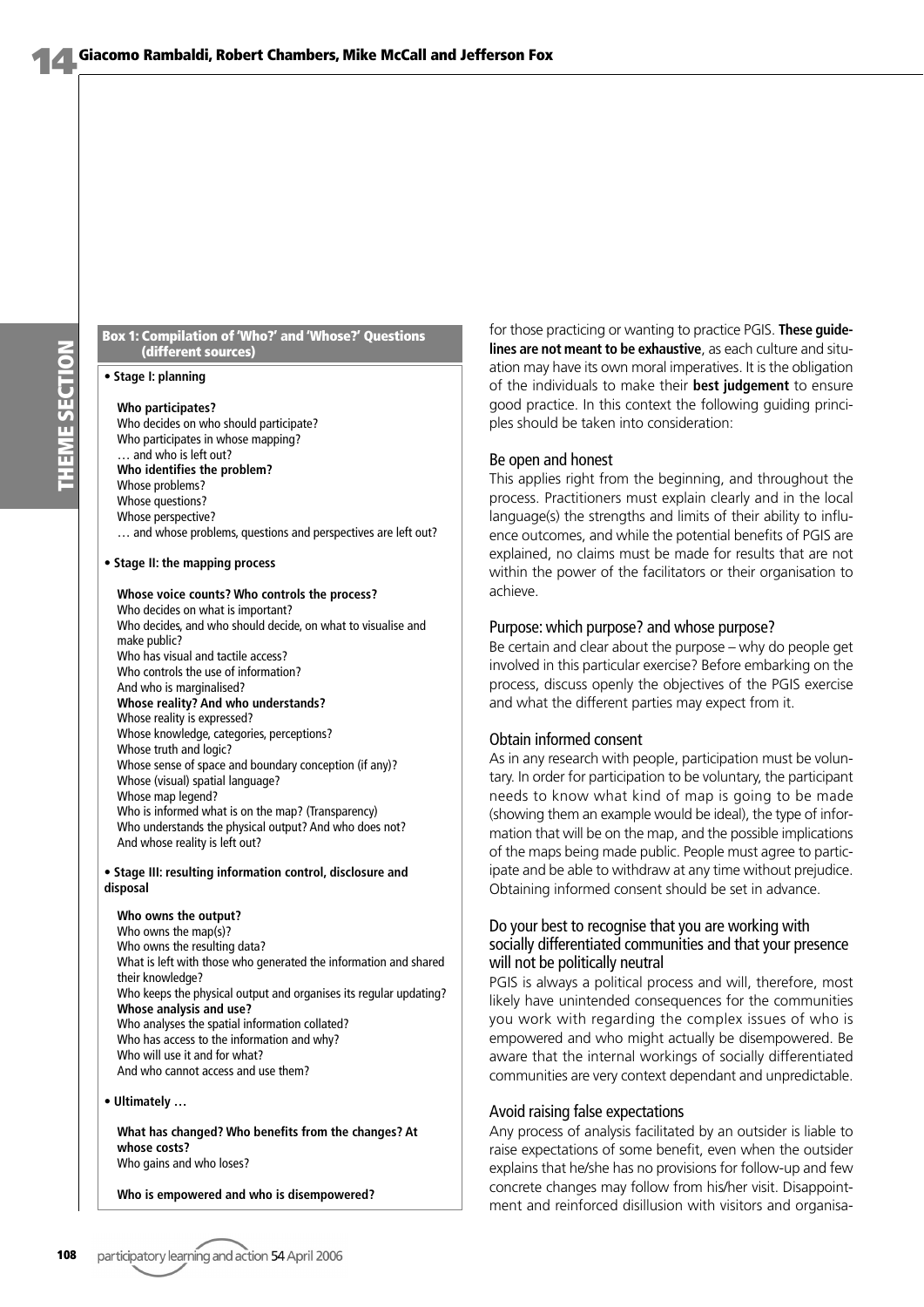

tions outside the community then follow. Opening up the space to map local expectations and negotiate the objectives may reduce the risk of raising unrealistic expectations.

#### Be considerate in taking people's time

The time of poor people is, contrary to some professional belief, often very precious, especially at difficult times of the year (often during the planting or weeding seasons). Rural people are often polite, hospitable and deferential to outsiders, who do not realise the sacrifices they are making. A day of weeding lost at a critical time can have high hidden costs in a smaller harvest.

#### Don't rush

Accept the fact that participatory approaches need time and are generally slow, and factor the time variable in your intervention schedule. Take advantage of the non-negotiable clause proposed on page 112.

#### Invest time and resources in building trust

Trust between insiders and outsiders (technology intermediaries) is the building block upon which good PGIS practice is founded.

#### Avoid exposing people to danger

Villagers in a country in Southeast Asia working on a 3D model pointed to the hideouts of rebel groups, incurring immediate danger. Using audio-visuals, villagers in Indonesia documented their traditional logging practices. The regulatory environment changed putting them in a position of illegality.

#### Be flexible

**The all-**

Despite the necessity for a long-range vision, the approach should remain flexible, adaptive, and recursive, without sticking rigidly to pre-determined tools and techniques, or blindly to the initial objectives of the mapping exercise (participation is two-way learning between several sets of 'experts', scientific or NGO outsiders, and community insiders).

#### Consider using spatial information technologies that can be mastered by local people (or local technology intermediaries) after being provided sufficient training

The use of GIS is not a must: it is an option. 'As technology complexity increases, community access to the technology decreases' (Fox, 2005). Ask yourself: is a GIS really necessary? Would GIS add anything that cannot better be achieved through other participatory mapping methods?

#### Select spatial information technologies that are adapted to local environmental conditions and human capacities

Choose the appropriate spatial information technology with the objective to grant equal access to and control over it by at least some of the participants or by community-nominated intermediaries.

#### Avoid outlining boundaries except if this is the specific purpose of the exercise

Boundaries may be fluid, seasonal, fuzzy, overlapping, or moving (see e.g. McCall, this issue). Visualising boundaries – if not specifically requested by informants to address specific boundary-related issues – may change the sense of space and ignite latent or previously non-existing conflicts.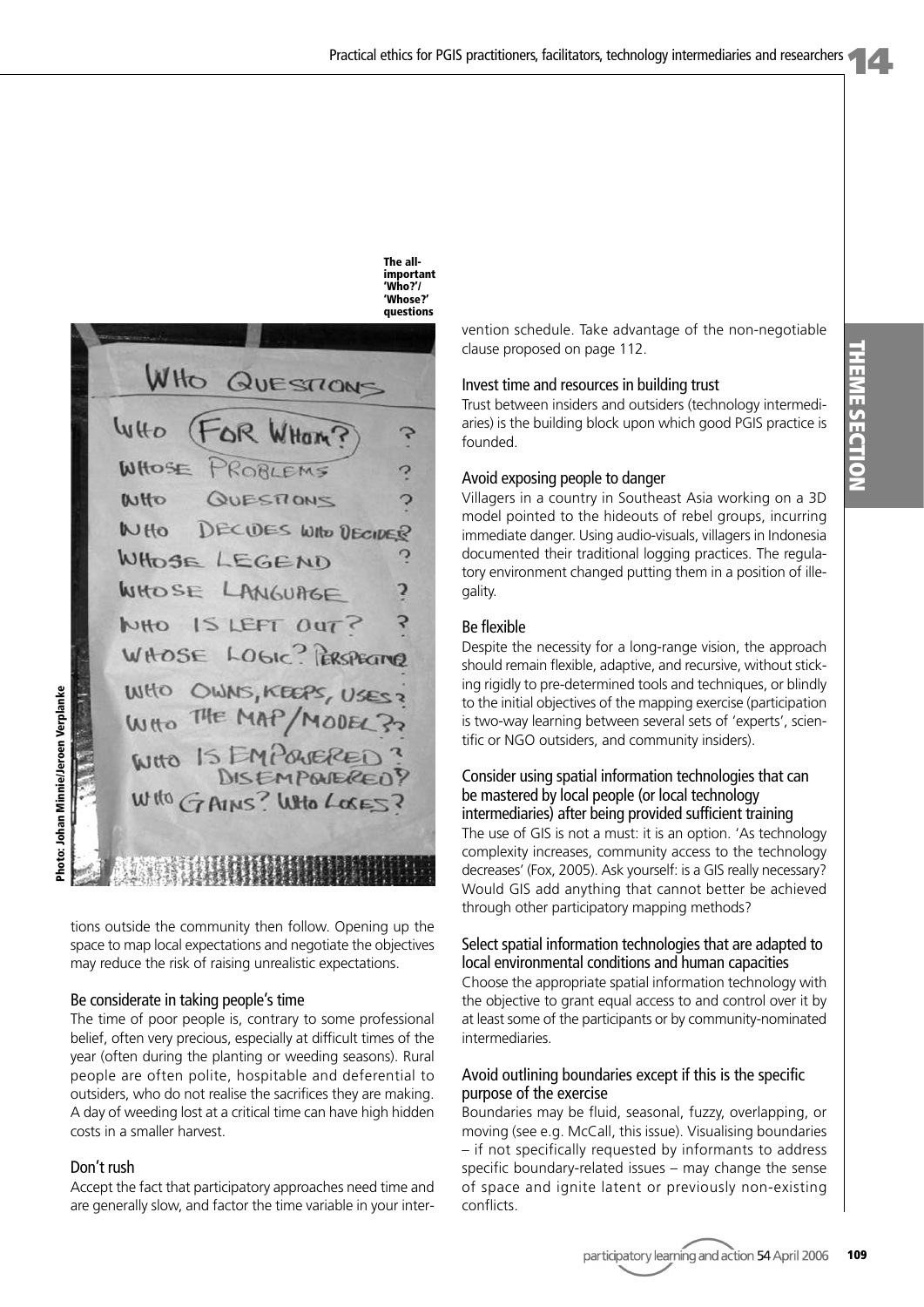**Work in progress at the conference: Robert Chambers' flipchart notes on behaviour and attitudes**



#### Do not sacrifice local perception of space in the name of precision

Spatial precision is relative and only has value when very detailed data on boundaries or areas is needed. Too often the emphasis is on precise measurements rather than on seeking and checking what are the spatial phenomena the people are really talking about, e.g. better to expend effort in understanding different types of overlapping customary land tenure, than on measuring arbitrary boundaries down to metres or cm.

#### Avoid repeating activities

Some (doubtless accessible) villages in Malawi are said to have been 'carpet-bombed' with PRA, and reportedly intercept visitors before they enter and negotiate with them – while more 'remote' villages are never visited. Maps may be drawn, and taken away by outsiders, again and again.

#### Be careful in avoid causing tensions or violence in a community

This occurs, for example with women who take part in participatory activities, and when the outsiders have left are abused or beaten by their husbands. This can apply to any 'lower'/subordinate/disadvantaged group in a community.

#### Put local values, needs and concerns first

Instances may arise where a course of action is beneficial to the needs of the associated research effort, but is significantly counter-productive in meeting the community's needs. This is a universal dilemma for all 'participatory' programmes – whether the highest priority is on the outputs, such as the needed maps, or on promoting empowerment and capacity of the community. The ethical approach is to find alternative courses of action that are suitable to the community's needs. Local people and their communities are the principals or partners, not the clients. So PGIS initiatives should emanate from them, not from the outside. Therefore, participation is essential in the process of determining the purpose.

#### Stimulate spatial learning and information generation rather than mere data extraction for outsider's analysis and interpretation

Refrain from extracting or eliciting information only for the outsiders' benefit. If research is the only purpose, be open and honest, seek permission and do your best to share benefits. This is a major issue with local knowledge of commercial value.

#### Focus on local and indigenous technical management and spatial knowledge…

…and local expertise, seeking to understand local culture, society, spatial cognition, and livelihoods, local resources, hazards and options, etc.

#### Prioritise the use of local toponomy…

…(the meaning of geographic names) to ensure understanding, ownership, and to facilitate communication between insiders and outsiders.

#### Mapmaking and maps are a means and not an end

Spatial data and maps generated at community level are intermediate products of a long-lasting and articulated process wherein spatial information management is integrated with networking and communication (e.g. advocacy).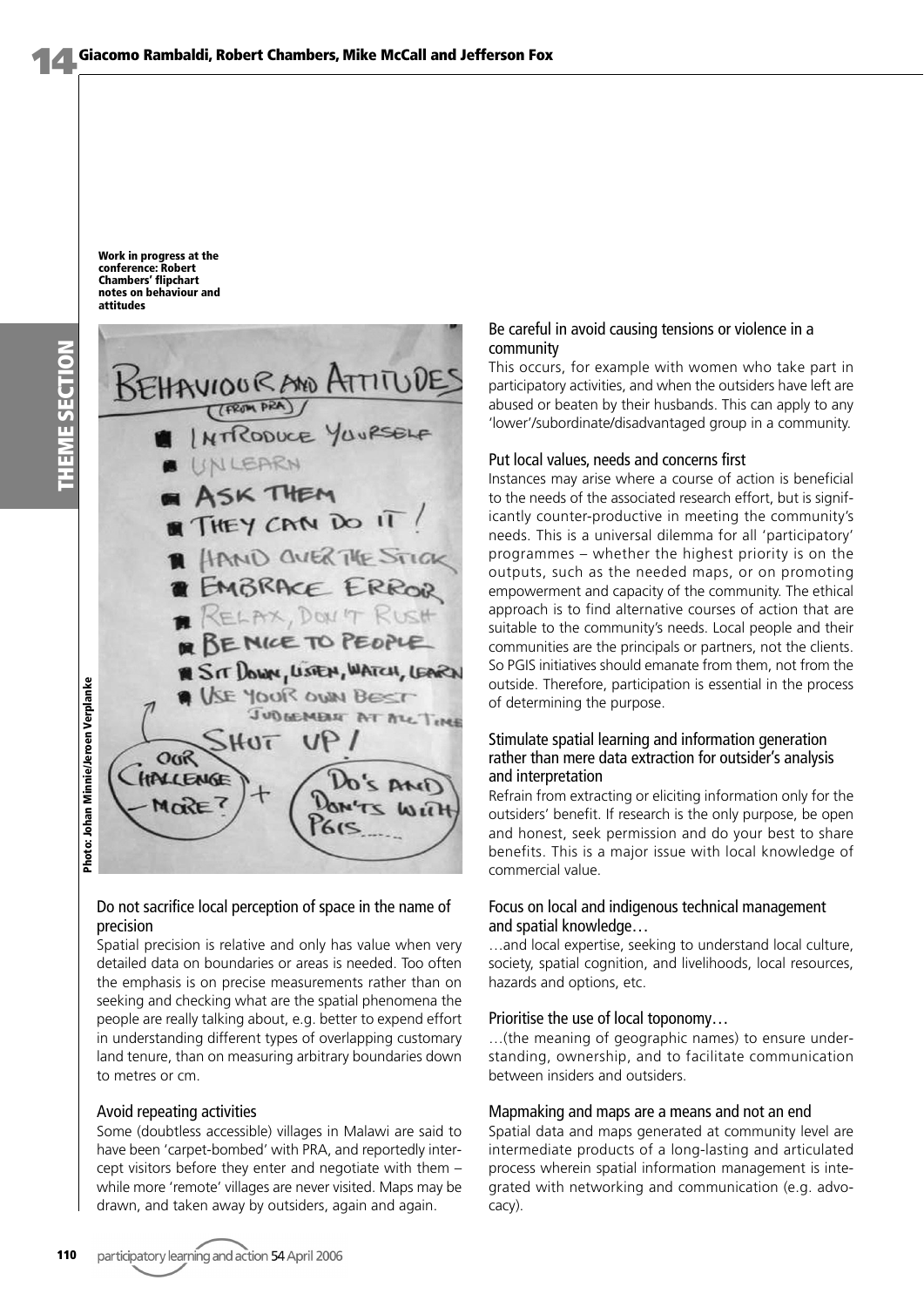#### Ensure genuine custodianship

Ensure that the original physical output of a participatory mapping exercise stays with those who generated it and specifically with a trusted entity nominated by the informants. Taking outputs away – even if for a short time  $-$  is an act of disempowerment. Making copies of community-generated outputs involves more time spent in the village, additional efforts, more inputs and financial resources. Meeting this condition of good practice increases the cost and the time, but ensures that those who generated the spatial information are not deprived of their intellectual property (IP) and effort.

#### Ensure that the intellectual ownership is recognised

Ensure that multiple, full-quality copies of the maps, annotated aerial/satellite images and/or digital data sets remain with those who expressed and shared their spatial knowledge. Provided you obtain the informed consent of the knowledge holders, you – as a technology intermediary – may store selected maps and/or data sets.

#### Be ready to deal with new realities which will emerge from the process

Visualising and geo-referencing local knowledge is likely to change the way space is perceived and understood by both the informants and the wider public affected by the mapping exercise. Such changes may influence power relations and hierarchies, and induce new conflicts or inflame latent ones. Provisions have to be made to eventually deal with new conflicting realities.

#### Observe the processes

This increases understanding on both sides. Ask questions, probe, ask for explanations, e.g. why are there regularities and why anomalies in the results?

#### Ensure that the outputs of the mapping process are understood by all those concerned

The legend is the vocabulary by which a map is interpreted. Ensure that a map legend is developed in close consultation by informants and technology intermediaries.

#### Ensure defensive protection of traditional knowledge (TK) or measures that ensure that IP rights over traditional knowledge are not given to parties other than the customary TK holders

Consider beforehand what are the likely needs for confidentiality of spatial information. Consult informants on how to use, protect, dispose or disclose spatial data gener-



ated in the mapping process. Prepare in advance for any desired protection of data layers.

#### If applicable, do your best to ensure positive protection of TK, or the creation of positive rights in TK that empower TK holders to protect and promote their TK

In some countries, *sui generis* legislation has been developed specifically to address the positive protection of TK. Providers and users may also enter into contractual agreements and/or use existing IP systems of protection (WIPO, 2006).

#### Do not use the practice to support the forced displacement of people

Do not ask residents of an area to map out their spatial

**Building on the 'Who?'/'Whose?' questions, the discussion on ethics continues**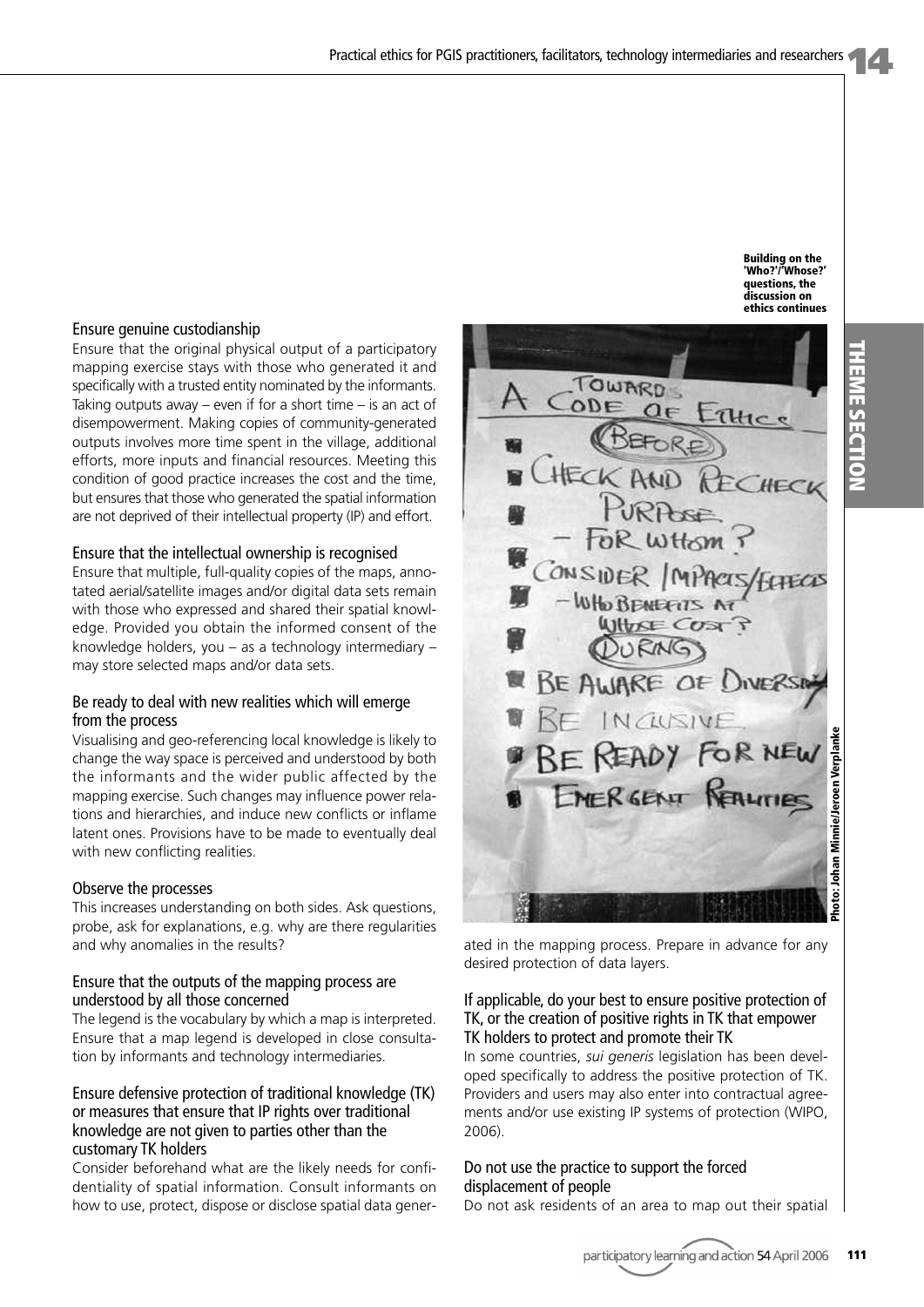THEME SECTION **THEME SECTION** knowledge if you know that such information may lead to their displacement or eviction. Frequently areas found to have conservation value are proclaimed as exclusion areas for any human settlement and activity, *de facto* supporting the eviction of people.

#### Acknowledge the informants

If not prejudicial to the security of the informants, and with their prior consent, include the names of the contributors to the generated maps and/or data sets.

#### Review and revise the maps

The maps are never final or static. They are not 'cast in stone' – they have to be crosschecked, improved, and updated.

#### Examine international survey guidelines such as the AAA Code of Ethics…

…which reminds anthropologists that they are responsible not only for factual content of information, but also the socio-cultural and political implications. See www.aaanet.org/committees/ethics/ethcode.htm

#### Consider the GIS Code of Ethics

These provide guidelines for the GIS professionals themselves. See www.gisci.org/code\_of\_ethics.htm

#### **Proposed non-negotiable conditions for contract negotiation**

In terms of their adoption, some of the guidelines above rest with the implementers and are essentially about attitude and behaviour. Others may have implications in terms of financial and human resources and time needed. Some preconditions for good practice should be incorporated into the project design as early as the conceptualisation stage and carried forward into the terms of an eventual contract of services.

Views differ on non-negotiables. One position is that there should be **no** non-negotiables, but that **principles** for action should be evolved to fit each context. Another, more widely held, is that **some conditions are so common that non-negotiables are needed** to strengthen the hands and will of those who are negotiating – especially when powerful interests are affected. Bearing these qualifications in mind, the following are **proposed non-negotiable conditions**, which technology intermediaries could put forward to lender and donor agencies when negotiating contracts for implementing projects having a PGIS component. These

conditions should then be incorporated into the contract governing the initiative.

- Facilitators' training will include modules on personal behaviour and attitudes, the ethics of PGIS, and trust building.
- PGIS projects should not have time-bound targets for disbursements or coverage unless these are vital to protect endangered rights of vulnerable people. Proper participation takes time and provision should be made for unspent funds to be rolled over from year to year.
- PGIS practice should be limited to a feasible scale and not extended at a pace or over a range that undermines or prevents genuinely participatory processes.
- Research and related activities will be based on informed consent from participants.

#### **Concluding remarks**

This document is the result of a debate which started in the early and mid 1990s (Turnbull 1989; Bondi & Domosh, 1992 (a feminist critique); Wood, 1992; Rundstrom, 1995; NCGIA Varenius**2**, 1996; Dunn, 1997; Abbot, 1998). This debate has become more critical with the wider adoption of spatial information technologies in participatory learning and action contexts. The need for practical ethics and a code of good PGIS practice emerged also as a priority at the Mapping for Change Conference (IIRR, 2006). From the halls of Nairobi where the conference took place in September 2005, issues related to PGIS ethics were uploaded to cyberspace and subjected to a wider debate among practitioners via the Open Forum on Participatory Geographic Information Systems and Technologies (www.PPgis.net). Reactions and comments received were reviewed and carefully considered and the resulting guidelines reflected in this paper.

The power of maps, SIT and modern communication technologies call for greater responsibility of all those involved in practicing PGIS. As the famous explorer, ecologist, filmmaker and researcher Jacques-Yves Cousteau put it:

*Without ethics, everything happens as if we were all passengers on a big truck without driver; and the truck is driving faster and faster, without us knowing where*.

**<sup>2</sup>** NCGIA (National Center for Geographic Information & Analysis) Program supported research initiative I-19 'The Social Implications of How People, Space, and Environment are Represented in GIS'. See www.nciga.ucsb.edu/varenius/ppgis/papers/index.html www.ncgia.ucsb.edu/varenius/ppgis/ncgia.html